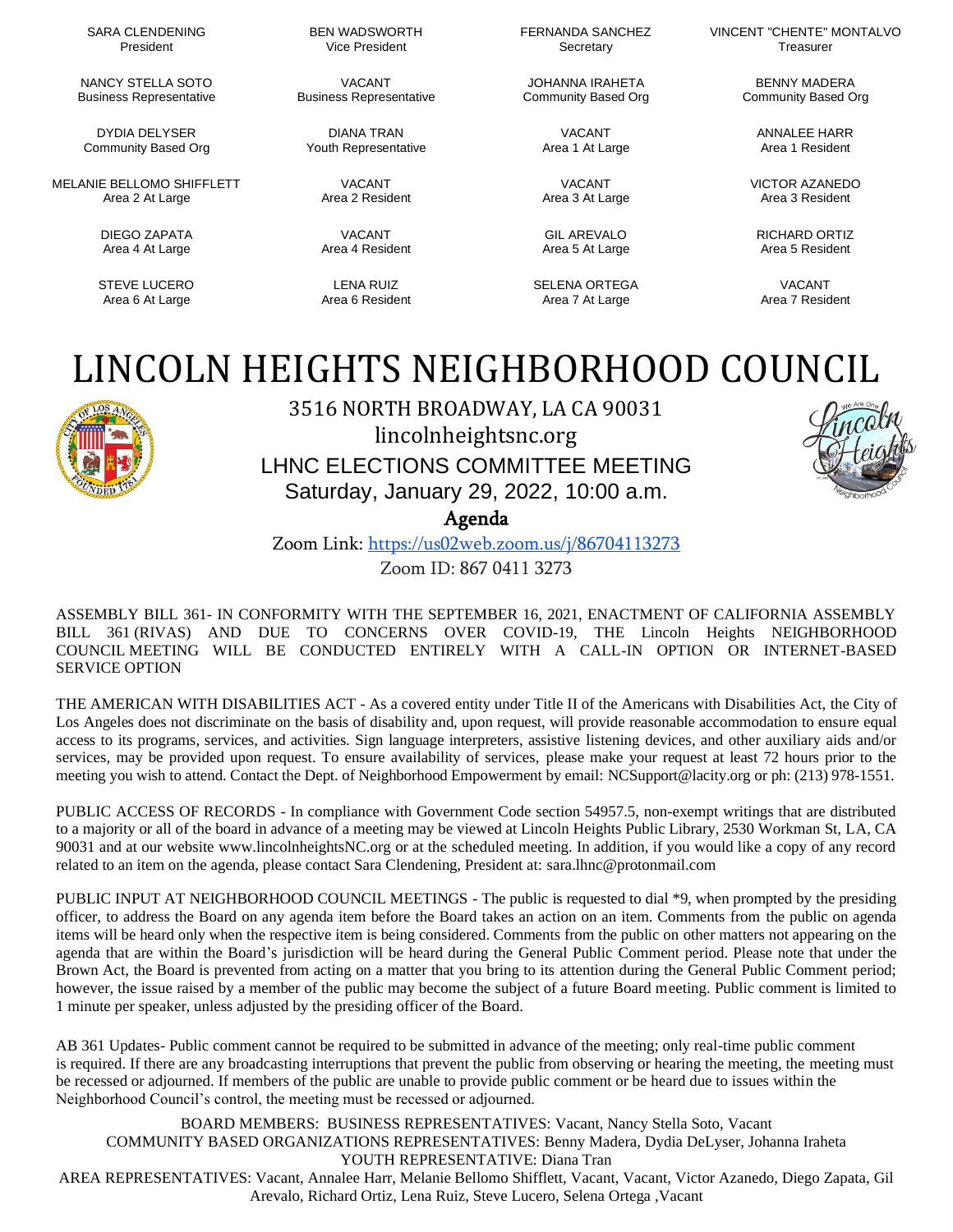SERVICIOS DE TRADUCCIÓN - Si requiere servicios de traducción, favor de avisar al Concejo Vecinal 3 días de trabajo (72 horas) antes del evento. Por favor contacte president sara.lhnc@protonmail.com Directiva o por correo electrónico avisar al Concejo Vecinal.

NOTICE TO PAID REPRESENTATIVES - If you are compensated to monitor, attend, or speak at this meeting, City law may require you to register as a lobbyist and report your activity. See Los Angeles Municipal Code §§ 48.01 et seq. More information is available at ethics.lacity.org/lobbying. For assistance, please contact the Ethics Commission at (213) 978-1960 or [ethics.commission@lacity.org](mailto:no_reply@apple.com)

PUBLIC POSTING OF AGENDAS - Neighborhood Council agendas are posted for public review as follows: Lincoln Heights Public Library, 2530 Workman St, LA, CA 90031 and on our website at [• www.lincolnheightsNC.org](http://www.lincolnheightsnc.org/) • You can also receive our agendas via email by subscribing to L.A. City's Early notification System at [www.lacity.org/subscriptions](http://www.lacity.org/subscriptions)



LINCOLN HEIGHTS NEIGHBORHOOD COUNCIL LHNC ELECTIONS COMMITTEE MEETING Saturday, January 29, 2022, 10:00 a.m.



Agenda Zoom Link: <https://us02web.zoom.us/j/86704113273>

Zoom ID: 867 0411 3273

\*The date of this meeting follows what is specifically stated in the Bylaws. \*Supplemental documents are available on our website: http://lincolnheightsnc.org/agendas/

- 1. Call meeting to Order
- 2. Roll Call
- 3. Non-agenda Public Comments (2 minutes per person)
- 4. Community and Board Announcements (2 minutes per person)
- 5. New Agenda Items:

a) Discussion on flyers (design, flyer languages, content) for Los Angeles Municipal Elections

 b) Discussion on tentative dates for physical and zoom CD1 Townhall/ Mayoral/ City Controller Forum (discussion should include deadline for candidates to respond to invitation)

 c) Possible motion to approve dates for physical and zoom CD1 Townhall, Mayoral/ City Controller Forum and Invitation response deadline.

 d) Discussion and action to appoint committee members to: Flyer production, format invitation, retrieve voter registration location information.

e) Discussion and possible action on future agenda items (5mins)